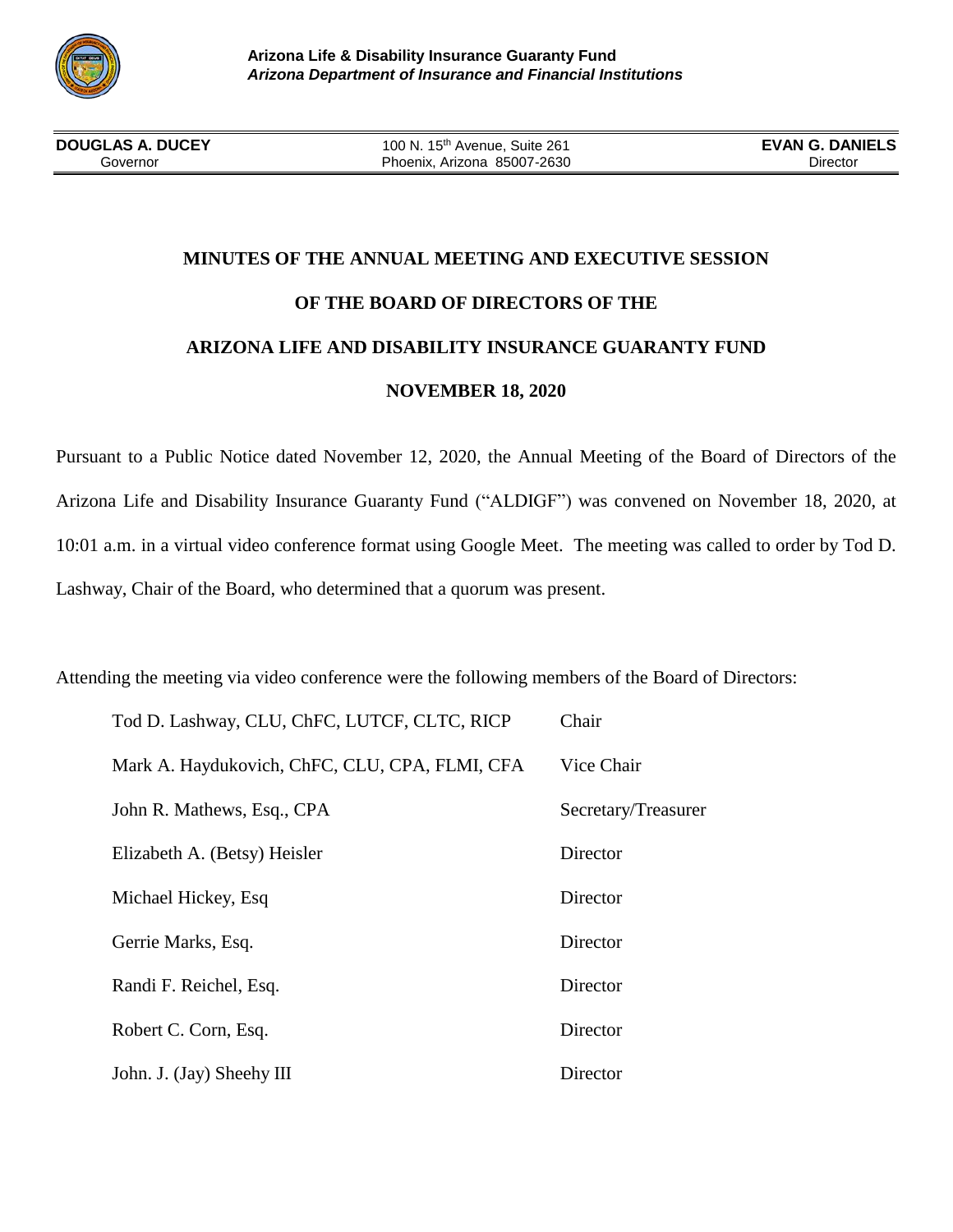Also present at the meeting were:

| Evan G. Daniels        | <b>AZ DIFI Director</b>                |
|------------------------|----------------------------------------|
| <b>Lynette Evans</b>   | <b>Assistant AZ Attorney General</b>   |
| Kurt Regner            | <b>DIFI Financial Affairs Division</b> |
| Liane Kido             | <b>DIFI Deputy Receiver</b>            |
| Tom O'Malley           | Wells Fargo Bank                       |
| Marie Souza            | <b>ALDIGF Controller</b>               |
| <b>Christine Cohen</b> | <b>ALDIGF Claims Manager</b>           |
| Lori D. Nestor         | <b>ALDIGF Executive Director</b>       |

The following matters were discussed, considered and decided at the meeting:

# **Item #1. Announcement Concerning ALDIGF's Conflict of Interest Policy and Anti-Trust Compliance Policy.**

Chairman Tod D. Lashway announced that the meeting would be conducted in accordance with the Fund's Conflict of Interest Policy and Anti-Trust Compliance Policy.

# **Item #2. Approval of Previous Minutes**

Upon a motion made by Director Gerrie Marks, and seconded by Director Randi Reichel, the minutes of the Meeting of the Board of Directors held May 12, 2020 were unanimously approved as previously circulated.

# **Item #3. Introductory Comments by DIFI Director Evan G. Daniels.**

ALDIGF Executive Director Lori D. Nestor introduced newly appointed Arizona Department of Insurance and Financial Institutions (DIFI) Director Evan G. Daniels. Director Daniels briefly addressed the Board and provided information regarding his vision for DIFI.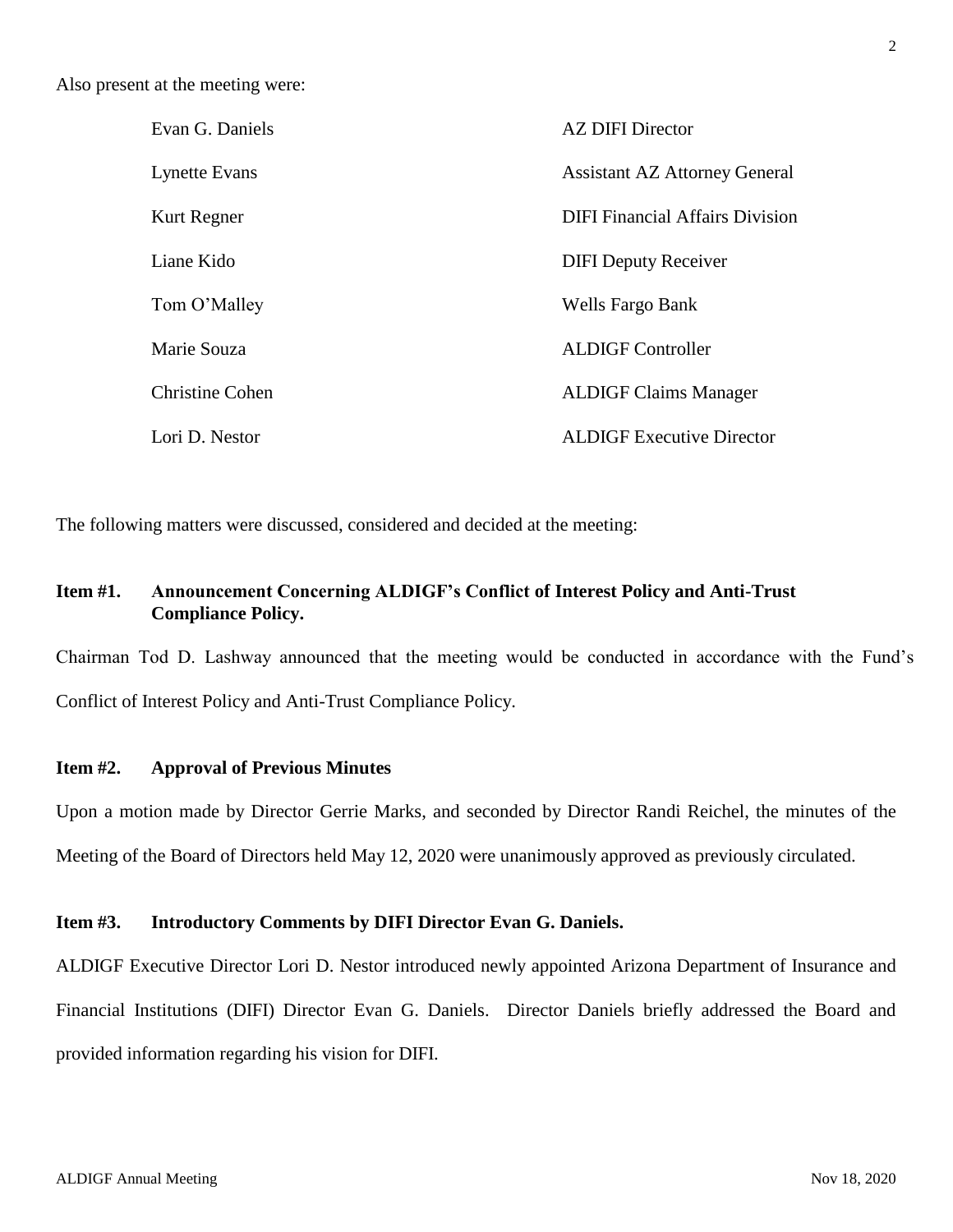## **Item #4. Executive Session for the Purpose of Receiving Information and Discussing the Financial Condition of One or More Member Insurers.**

Upon a motion made by Director Marks and duly seconded by Director Reichel, the Board voted unanimously to move into Executive Session to receive information concerning the financial condition of certain member insurers. The Executive Session commenced at 10:21 a.m., and no members of the public were present. DIFI Deputy Receiver Liane Kido, Executive Director Nestor, and DIFI Financial Affairs Division (FAD) Assistant Director Kurt Regner reported on the status of two insurers, both of which are member insurers of ALDIGF. Upon a motion made by Director Jay Sheehy and seconded by Director Marks, the Board voted unanimously to adjourn the Executive Session at 10:34 a.m.

## **Item #5. Report Concerning the Detection and Prevention of Insolvencies.**

The Chair recognized Assistant Director Regner, who reported that three FAD professional staff members attended the Society of Financial Examiners (SOFE) Career Development Seminar in July of 2020 in support of their efforts regarding the detection and prevention of insolvencies. He indicated that ALDIGF, in conjunction with the Arizona Property and Casualty Insurance Guaranty Fund (APCIGF), had provided financial assistance to FAD for that continuing education as it had in the past. Mr. Regner advised that the total cost for the virtual seminar this year was \$2,225.00, resulting in a cost to ALDIGF of \$1,112.50. The Chair acknowledged the standing practice of sharing the expenses and thanked FAD for the continuing support of the Board.

# **Item #6. Election of Officers and Appointment of Standing Committees.**

Chairman Lashway opened the floor for the nomination of officers. Director Mathews nominated Tod D. Lashway and Mark A. Haydukovich for re-election to the positions of Chair and Vice Chair of the Board, respectively. The motions were seconded by Director Sheehy and Director Michael Hickey, respectively. Director Hickey nominated John R. Mathews for re-election to the position of Secretary/Treasurer of the Board, and that motion was seconded by Director Robert C. Corn. There were no other nominations, and the Board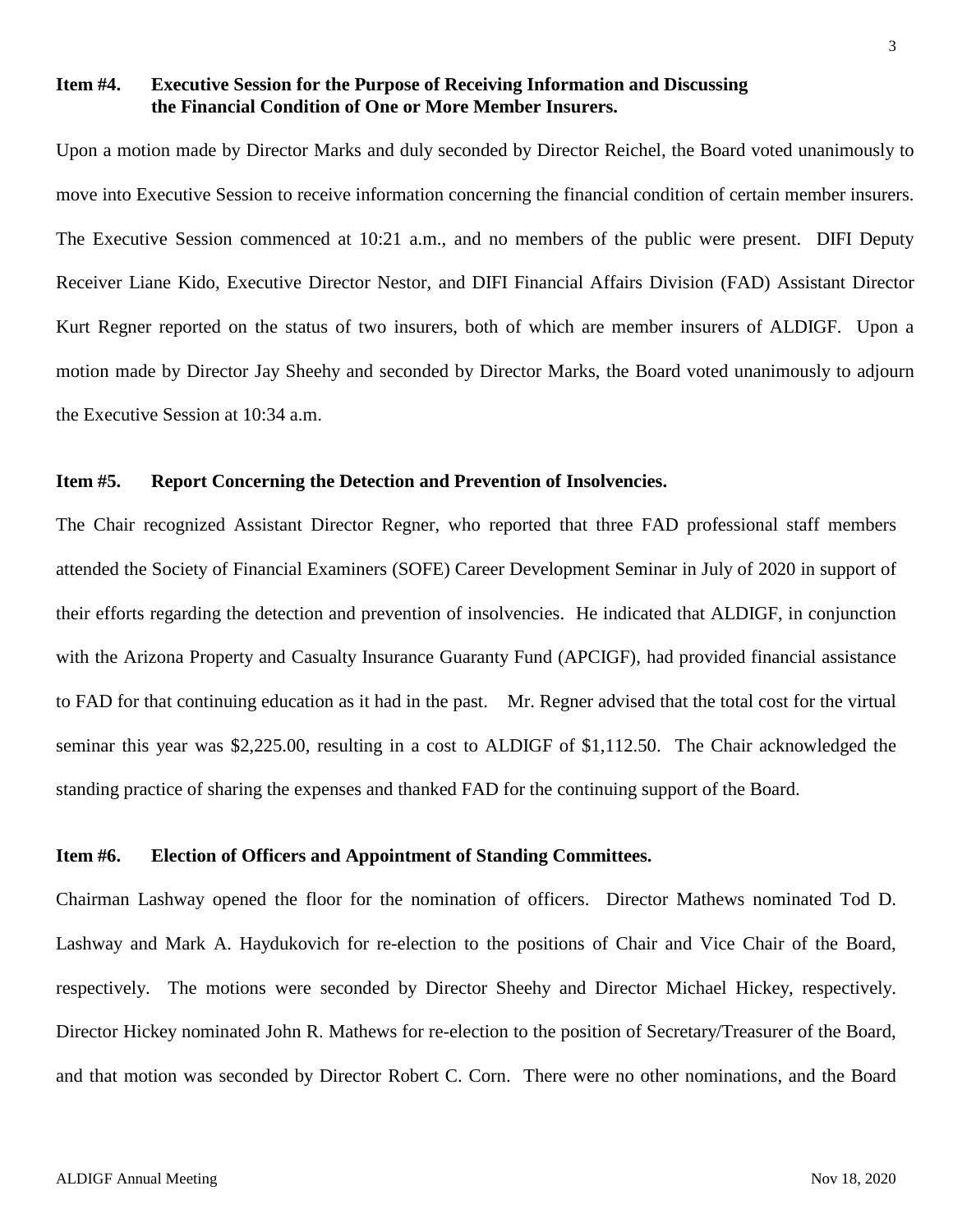unanimously elected the following officers to serve for the ensuing year or until their successors have been elected:

| Chair:               | Tod D. Lashway      |
|----------------------|---------------------|
| Vice Chair:          | Mark A. Haydukovich |
| Secretary/Treasurer: | John R. Mathews     |

Committees were then confirmed by Chairman Lashway as follows:

# **Executive Committee:**

| Chair:                       | Tod D. Lashway       |
|------------------------------|----------------------|
| Member:                      | Mark A. Haydukovich  |
| Member:                      | John R. Mathews      |
| Member:                      | Robert C. Corn       |
| <b>Audit Committee:</b>      |                      |
| Chair:                       | John R. Mathews      |
| Member:                      | <b>Betsy Heisler</b> |
| Member:                      | Gerrie Marks         |
| <b>Investment Committee:</b> |                      |
| Chair:                       | Robert C. Corn       |
| Member:                      | Randi F. Reichel     |
| Member:                      | Michael Hickey       |
| Member:                      | <b>Jay Sheehy</b>    |

The Chair also acknowledged that the Board is fortunate to be well represented at the national level, as 2 of its members are now officials on the National Organization of Life & Health Guaranty Associations (NOLHGA) Board of Directors. He congratulated NOLHGA Board Chair Bob Corn and NOLHGA Board Member Gerrie Marks on their new positions with that board.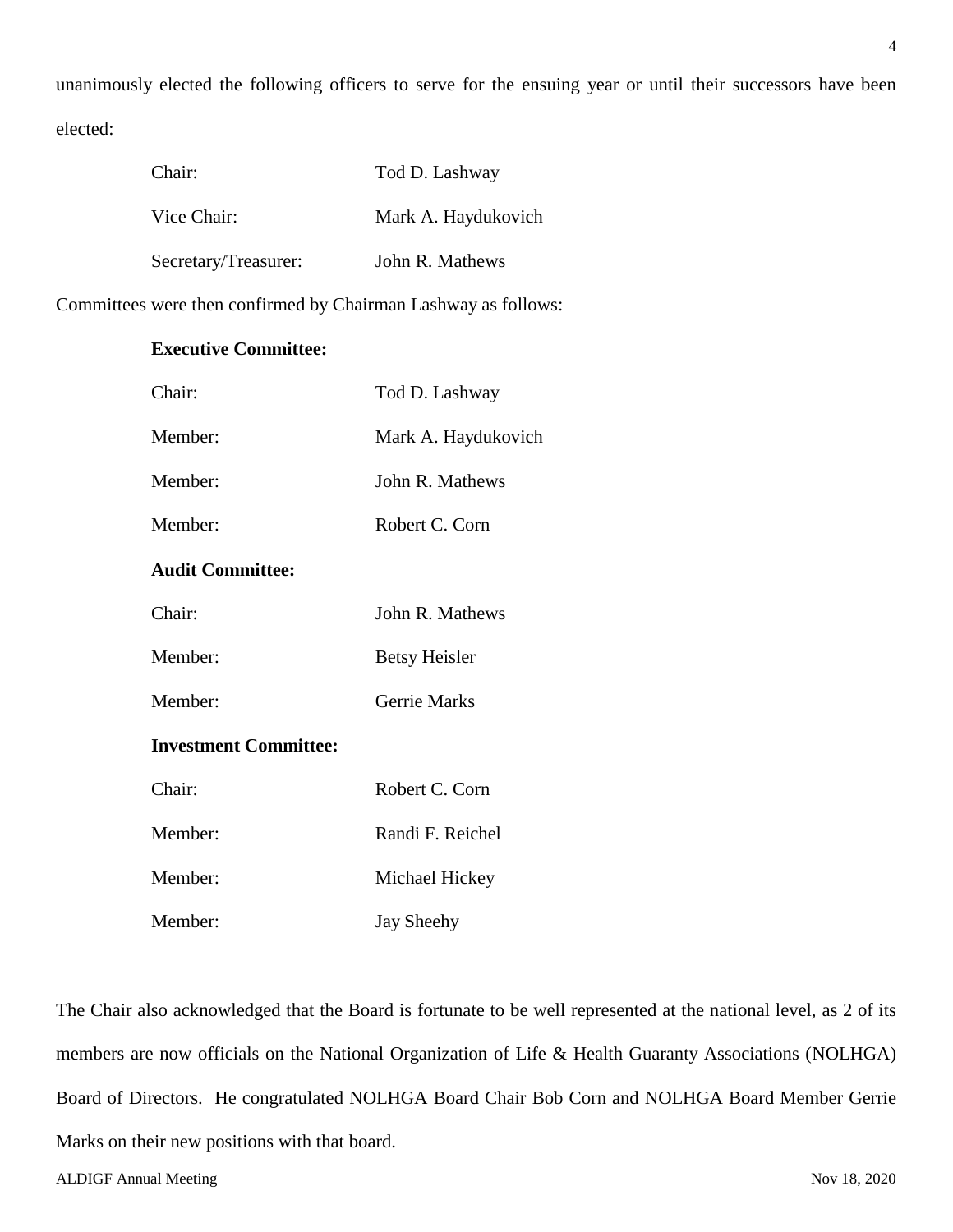#### **Item #7. Financial Report.**

- **B. (Taken out of Agenda Order)** The Chair recognized Executive Director Nestor, who discussed the financial condition of ALDIGF and presented a Balance Sheet, Profit & Loss YTD Comparison and Budget Performance statement as of October 31, 2020. Copies of the financial statements are attached as exhibits.
- **A. (Taken out of Agenda Order)** Following Agenda Item 8.A., the Chair recognized Tom O'Malley of Wells Fargo Asset Management who reported regarding the performance of the ALDIGF investment portfolio through October 31, 2020. Mr. O'Malley advised that the portfolio overall has actually outperformed the benchmark, net of fees, with a market value as of that date just shy of \$19M. He reported that credit quality remains very, very high at AA+, but growth had a significant drop in or around March as a result of the dramatic response of the stock market and Federal Reserve to the Coronavirus pandemic. Mr. O'Malley reported that it's expected that recovery will be protracted easily into the middle or third quarter of 2021. He further advised that all factors seem to point toward interest rates remaining low for the foreseeable future.

# **Item #8. Report of the Executive Director.**

#### **A. Claims and activity regarding companies for which ALDIGF has been activated.**

The Chair recognized Executive Director Nestor, who advised that a report had been created to more efficiently provide the Board with an overview of current exposure and activity regarding companies for which ALDIGF has been activated. A copy of that report, titled ALDIGF Board Report, is attached as an exhibit. Executive Director Nestor also advised the board of a process change to pre-fund claims for ALDIGF's obligations in the Life & Health Insurance Company of America (LHICA) and Senior American Insurance Company (SAIC) insolvencies. Such prefunding will be accomplished via deposit into an escrow account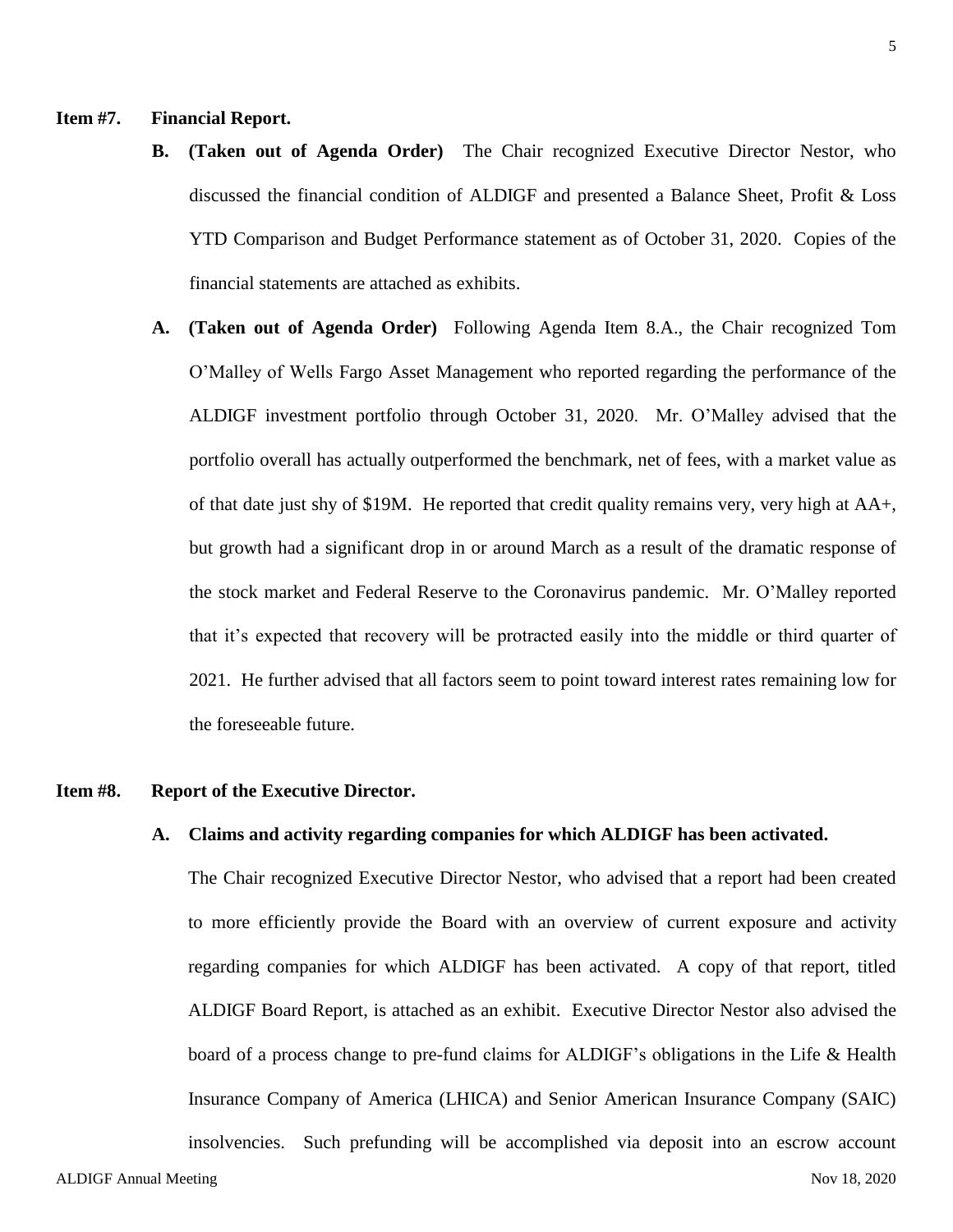managed by NOLHGA, and regular reconciliation and claim reports will be received and reviewed by ALDIGF management to ensure appropriate oversight.

#### **B. Claims Appeals.**

Ms. Nestor reported that there were no claims appeals to report.

#### **C. NOLHGA Assessments.**

Executive Director Nestor presented NOLHGA assessment invoices for insolvency administration and MPC activity in the amount of \$56,312.00 for the first quarter of 2020, and the amount of \$66,451.00 for the second quarter of 2020, and asked the Board to ratify her decision to pay the assessments. Upon a motion made by Director Corn and seconded by Director Sheehy, the Board voted unanimously to ratify the decision and payment.

#### **D. Assessment for the ALDIGF Disability Account.**

Executive Director Nestor reported that LTC Re has estimated ALDIGF's March 2021 claim funding obligation for Penn Treaty and ANIC to be \$7,454,000. This amount is for Penn Treaty alone, with no additional payment due for ANIC in 2021. Ms. Nestor indicated that the balance in the Disability account as of October 31, 2020 was just over \$3M, and that ALDIGF does have additional current liabilities for 3 other insolvent carriers that will impact that account. It was her recommendation that the Board consider an assessment for the Disability account at this time as a result. Discussion was had regarding the variance between the current estimate, ultimate payment and past funding amounts. Executive Nestor confirmed that ALDIGF's credit balance in its Notional Account was the driving factor behind that variance. That balance apparently has resulted from lower than expected claims experience in 2020, which was largely driven by the impact of rate increases on policy benefits/retention and the COVID-19 pandemic. Upon a motion made by Director Marks and seconded by Secretary/Treasurer Mathews, the Board voted unanimously to assess member insurers \$7.5 million to cover the anticipated 2021 funding obligation for Penn Treaty.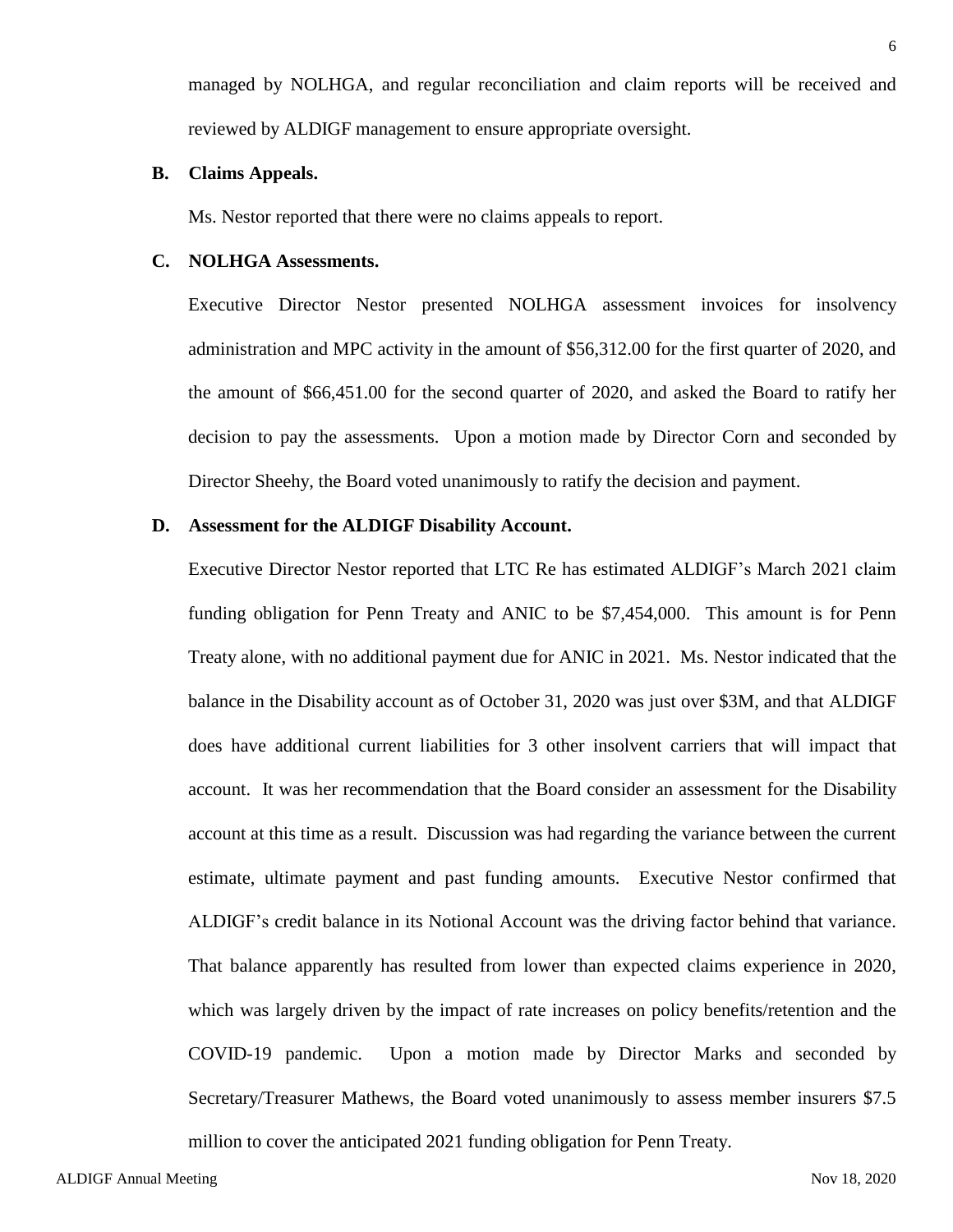#### **E. Electronic Payment Process for Assessments.**

Ms. Nestor reported that ALDIGF has notified all member companies that upcoming and future assessment payments will be collected via Wells Fargo's E-Bill Express and that checks will no longer be accepted. She advised that some members have responded, and ALDIGF will work with any who prefer another electronic method of payment when necessary.

#### **F. Conversion of the ALDIGF Basis of Accounting.**

The Executive Director Ms. Nestor advised that since the Board last met, it was decided that ALDIGF will remain on a calendar fiscal year rather than change to a June 30 fiscal year. Following research and petition, both Guaranty Funds were reclassified by the Arizona Auditor General and the General Accounting Office as a Component Unit rather than primary government. Under GASB standards, Component Units may have a different fiscal year end than primary government, and may also have a different basis of accounting. Ms. Nestor reported that the Auditor General was still uncomfortable with ALDIGF remaining on a modified cash basis because of the size of its exposures, however, and conversion to an accrual basis will continue. Consulting CPA firm Eide Bailly will be meeting with ALDIGF's auditing firm to discuss the best approach to any needed actuarial work, and will assist with creating financial statements and templates at year end. Upon recommendation by the Chair, the Finance Committee agreed to assist and support with the conversion.

# **Item #9. Additional Executive Session, if Necessary, to Confer With Counsel Concerning any Item Included in the Notice and Agenda.**

The Chair determined that an additional Executive Session was not necessary.